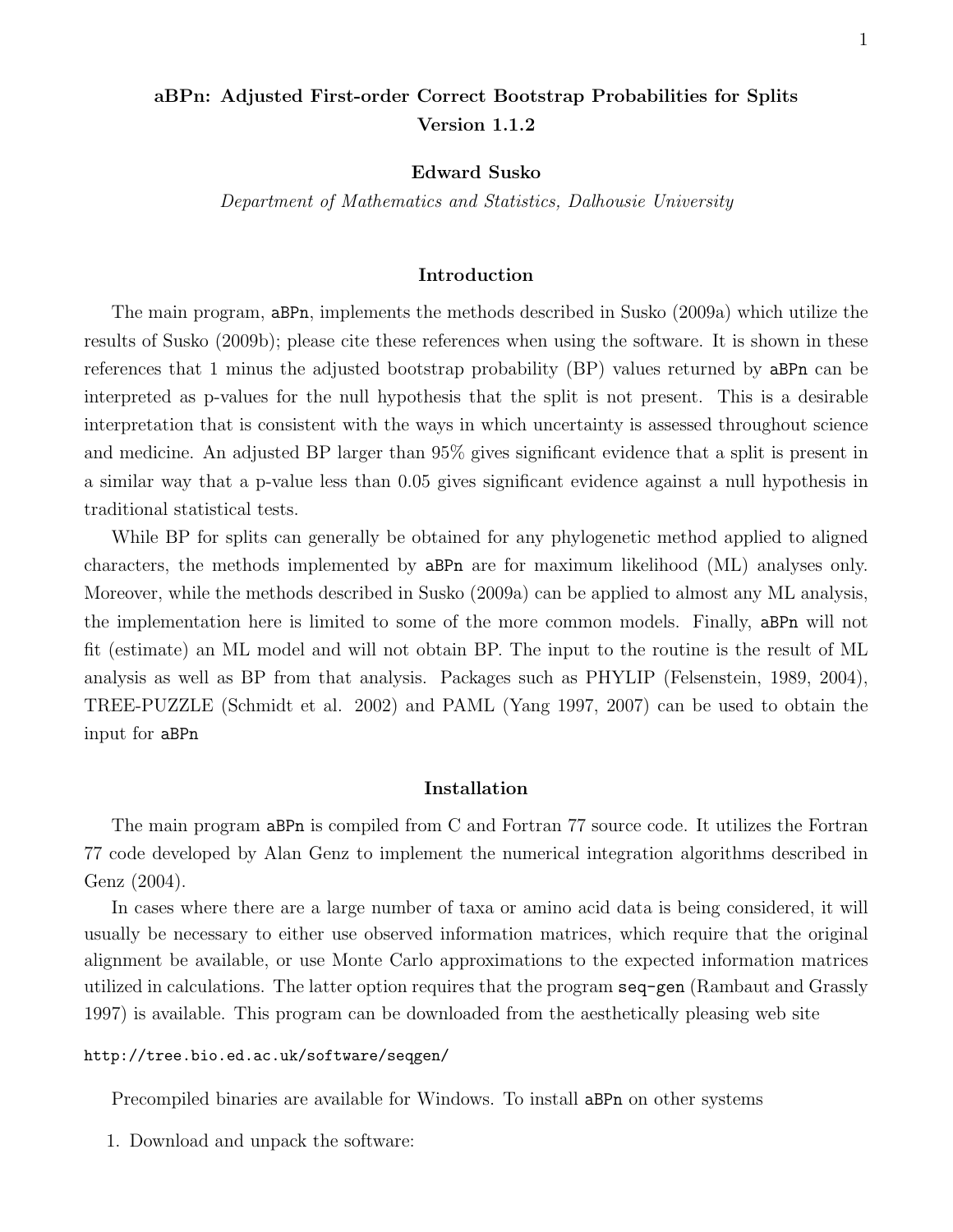\$ tar zxf aBPn.tar.gz

This will create a directory aBPn that contains the source code and test input files.

2. Change directories to aBPn and create the main program file aBPn with the make command.

```
$ cd aBPn
$ make
```
This should produce the main program file aBPn which can be copied to a location in your PATH. To test the program, still in the aBPn directory, issue the commands

```
$ ./aBPn mtprot.ctl > mtprot.outtree
$ ./aBPn hiv1.ctl > hiv1.outtree
```
This will create Newick treefiles, mtprot.outtree and hiv1.outtree with adjusted BP as labels that should be comparable to those reported in Susko (2009b); see the section Output below for additional information.

The source code has been compiled and tested using gcc and gfortran (versions 4.4.0) on an CentOS Linux distribution (release 5.3). While the program has not been tested on another platform, it should compile under any Linux distribution as well as Mac OS X, assuming a fortran compiler is installed.

### Input

The program can be run at the command line with the command

## \$ aBPn controlfile

All input to the routine is through a main control file, controlfile. The control file is similar in format to the control files used by the programs baseml and codeml in the PAML package (Yang 1997, 2007). For instance, the model variable specifies the substitution model and gives a subset of the models available in PAML, with the same numbering scheme. As a running example, consider one of the test files, hiv1.ctl:

```
* Example control file
ntaxa = 6 * number of taxa
treefile = hiv1-BP1.tree * Tree with ML edge-lengths
nchar = 4 * nucleotide data
model = 7 * GTR modelfrfile = hiv1.fr * file with frequencies
Qfile = \quad hiv1.Q \quad * file with rate matrix
```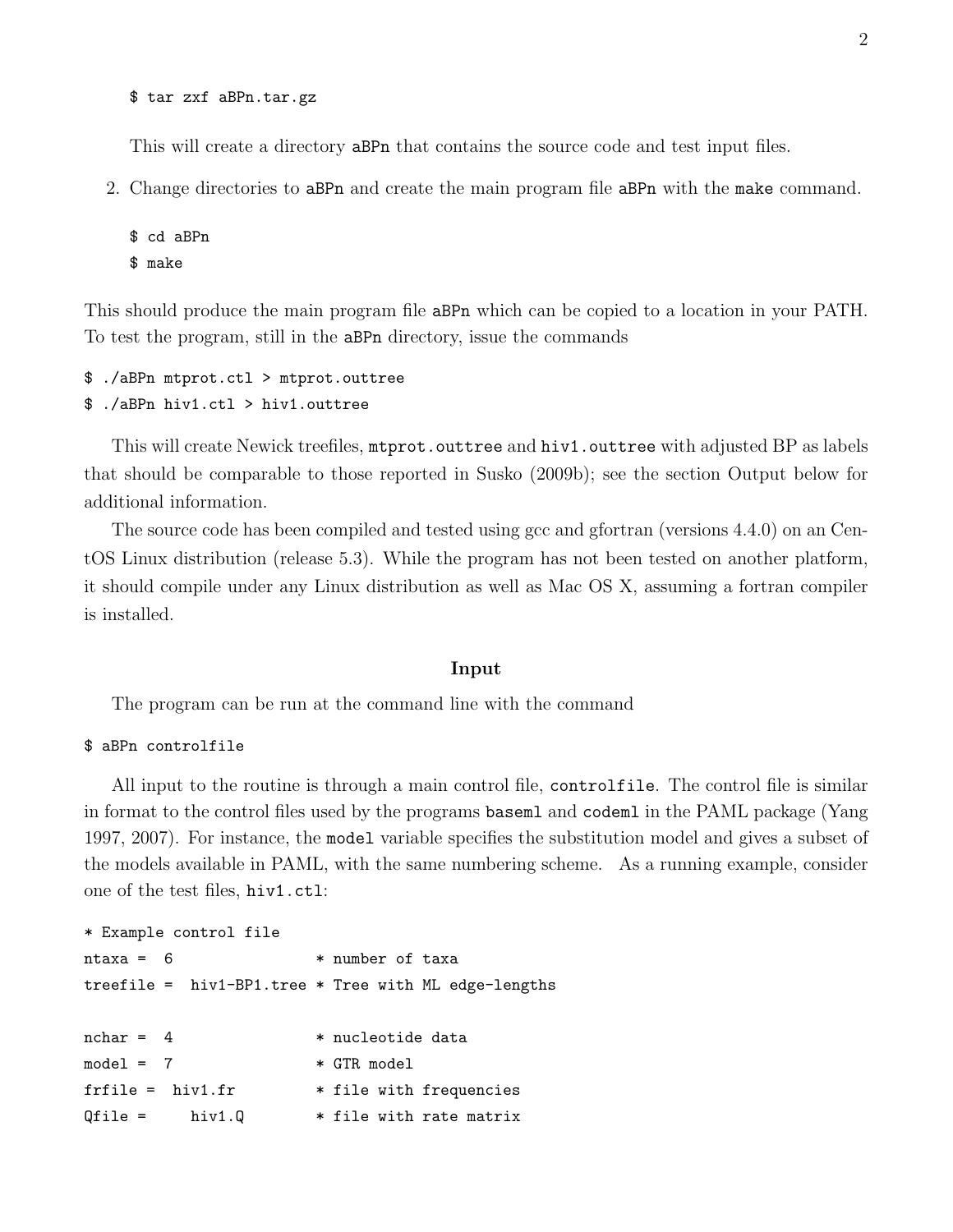| alpha = $0.28173$ | * gamma model alpha parameter                |
|-------------------|----------------------------------------------|
| $ncatG = 8$       | * number of categories for gamma model       |
| $nsim = 10000$    | * number of simulated pseudo data sets       |
| $iseed = 3655$    | * starting seed for random number generators |

As with PAML control files, blank lines are allowed and all text following a '\*' till the end of a line is treated as a comment. The word on the left of an equal sign gives a control variable and the word on the right gives the value of that variable. Spaces are required on both side of an equal sign. The order of variables is unimportant. The control variables are as follows. All variables not indicated as optional are required.

ntaxa: An integer giving the number of taxa.

treefile: The name of a file containing the tree of interest with ML estimates of edge lengths and BP as labels.

The tree should conform to the Newick standard. The programs in PHYLIP (Felsenstein, 1989, 2004), TREE-PUZZLE (Schmidt et al. 2002) and PAML (Yang 1997, 2007), which can be used to obtain ML estimates of edge-lengths for the models described here, will output trees in this format. A discussion of this standard as implemented in PHYLIP is given at

http://evolution.genetics.washington.edu/phylip/newicktree.html

and a more formal description is available at

http://evolution.genetics.washington.edu/phylip/newick\_doc.html

As an illustration consider the running example. The treefile is hiv1BP1.tree-:

```
((BRU:0.032918,NDK:0.03422)100:0.088856,Q23:0.038153,
(U455:0.037855,(90CF11697:0.026739,93TH057:0.021763)100:0.022687)76:0.014752);
```
The substring

(90CF11697:0.026739,93TH057:0.021763)100:0.022687

indicates that the taxa 90CF11697 and 93TH057 form a subtree, that the ML estimate of the length of the edge leading to 90CF11697 was 0.026739, the ML estimate of the length of the edge leading to 93TH057 was 0.021763 and the ML estimate of the length of the edge separating these two taxa from the rest was 0.022687. The label '100' for the edge separating 90CF11697 and 93TH057 from the rest indicates that BP for this edge was 100%. BP can be indicated in labels either in percentages, as in the above example, or as proportions between 0 and 1.

Allowable features of the Newick standard that will likely create difficulties are: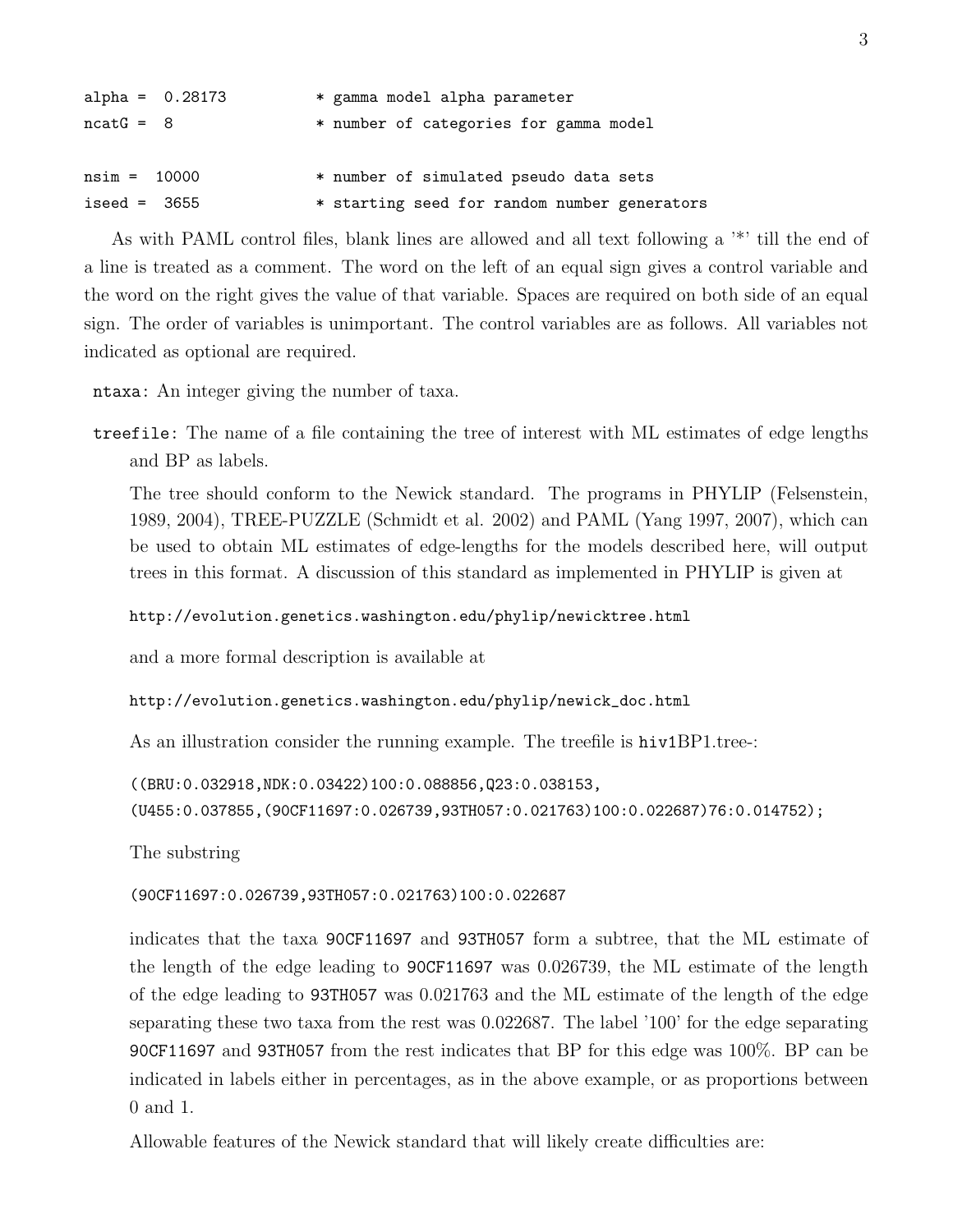- 1. Quoted labels.
- 2. Nested use of the characters '[' and/or ']' in comments. The characters '[' and ']' can only be used to delimit comments and cannot be used within comments.
- 3. Long leaf labels. A limit of 10 non-null characters is allowed for leaf names.
- 4. Underscores are not converted to blanks.
- nchar: An optional integer indicating that the model was for nucleotide data ( $nchar=4$ ) or amino acid data (nchar=20). The default value is 4.
- model: An integer code for the substitution model. For nucleotide data ( $nchar=4$ ), the models currently implemented are

| model | Model |
|-------|-------|
| 0     | JС    |
| 2     | F81   |
| 3     | F84   |
| 4     | HKY   |
|       | GTR.  |

and for amino acid data (nchar=20) the models currently implemented are

| model | Model           |
|-------|-----------------|
| 0     | Poisson         |
| 1     | Proportional    |
| 2     | Empirical       |
| 3     | $Empirical + F$ |
|       | REVaa           |

The documentation for the PAML package gives a good description of the models listed and can fit all of them.

The GTR and REVaa models refer to the most general time-reversible models in the nucleotide and amino acid case, respectively. The Poisson and Proportional models are the analogues of the JC and F81 models for amino acid data. The Poisson and Proportional models have substitution probabilities

$$
P_{ij}(t) = \begin{cases} \pi_j + (1 - \pi_j) \exp[-\mu t] & \text{if } i = j \\ \pi_j - \pi_j \exp[-\mu t] & \text{otherwise} \end{cases}
$$

where  $\mu = \left[\sum \pi_i(1 - \pi_i)\right]^{-1}$  and  $\pi_j$  gives the stationary of the *j*th amino acid. In the Poisson model, the frequencies are all 1/20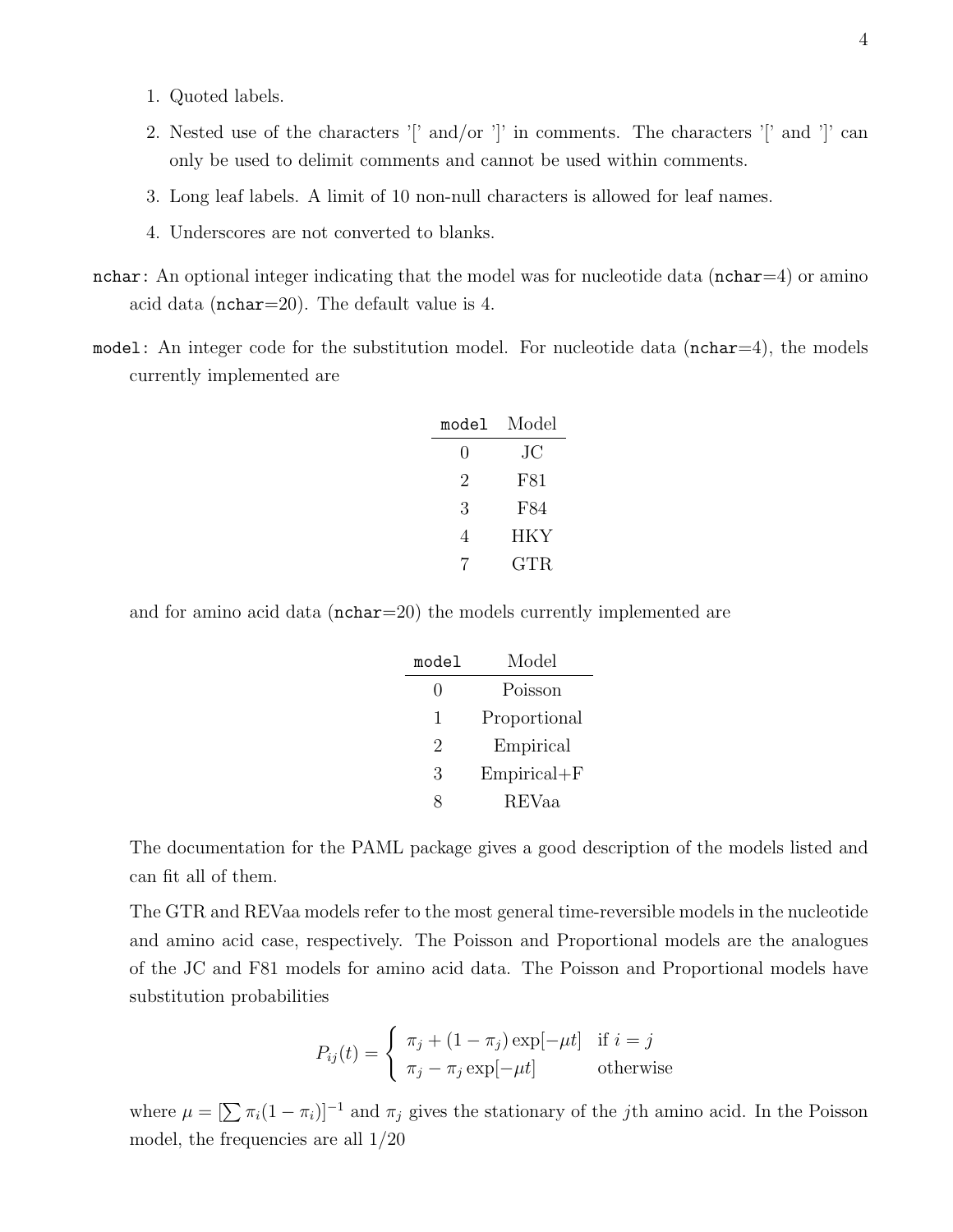When  $model=2$  or 3 an empirical model is fit. The model is specified by the variable aaRatefile. When model=2, the stationary frequencies are the stationary frequencies of the specified empirical model.

When model=3, the stationary frequencies must be specified in a file fritle. In this case, the empirical model is used to specify the exchangeabilities. The exchangeability of amino acid i and j is defined as

$$
S_{ij} = Q_{ij}/\pi_j
$$

where, for the specified empirical model,  $Q_{ij}$  is the rate of substitution from i to j and  $\pi_j$  is the stationary frequency j. When model  $=3$ , the rate of substitution from i to j is

$$
\tilde{Q}_{ij}=S_{ij}\tilde{\pi}_j
$$

where  $\tilde{\pi}_j$  is the frequency of j specified in frfile.

aaRatefile: Only required for empirical amino acid models (model=2 or 3 and  $nchar=20$ ). The name of the empirical model to fit. The models currently implemented are

|                         |      | dayhoff.dat Dayhoff or PAM Dayhoff et al. (1978) |
|-------------------------|------|--------------------------------------------------|
| jones.dat               | JTT. | Jones et al. $(1992)$                            |
| wag.dat                 | WAG  | Whelan and Goldman (2001)                        |
| $m$ tREV24.dat $m$ tREV |      | Adachi and Hasegawa (1996)                       |
| lg.dat                  | LG   | Le and Gascuel $(2008)$                          |

The naming scheme was chosen to be consistent with PAML. However, aaRatefile is not actually the name of file, rather it identifies a model.

frfile: The name of a file containing the model's stationary frequencies nucleotides or amino acids, each separated by white space. It is not required for the JC, proportional and empirical models (model=0 or model=2, nchar=20). In the example, the entry in the control file is

 $f$ rfile = hiv1.fr  $*$  file with frequencies

and the file hiv1.fr contains

0.22093 0.16814 0.39233 0.2186

which give the frequencies with which the nucleotides A, C, G and T occurred in the alignment. Note that this ordering differs from the T, C, A and G ordering of PAML. Amino acids are ordered alphabetically: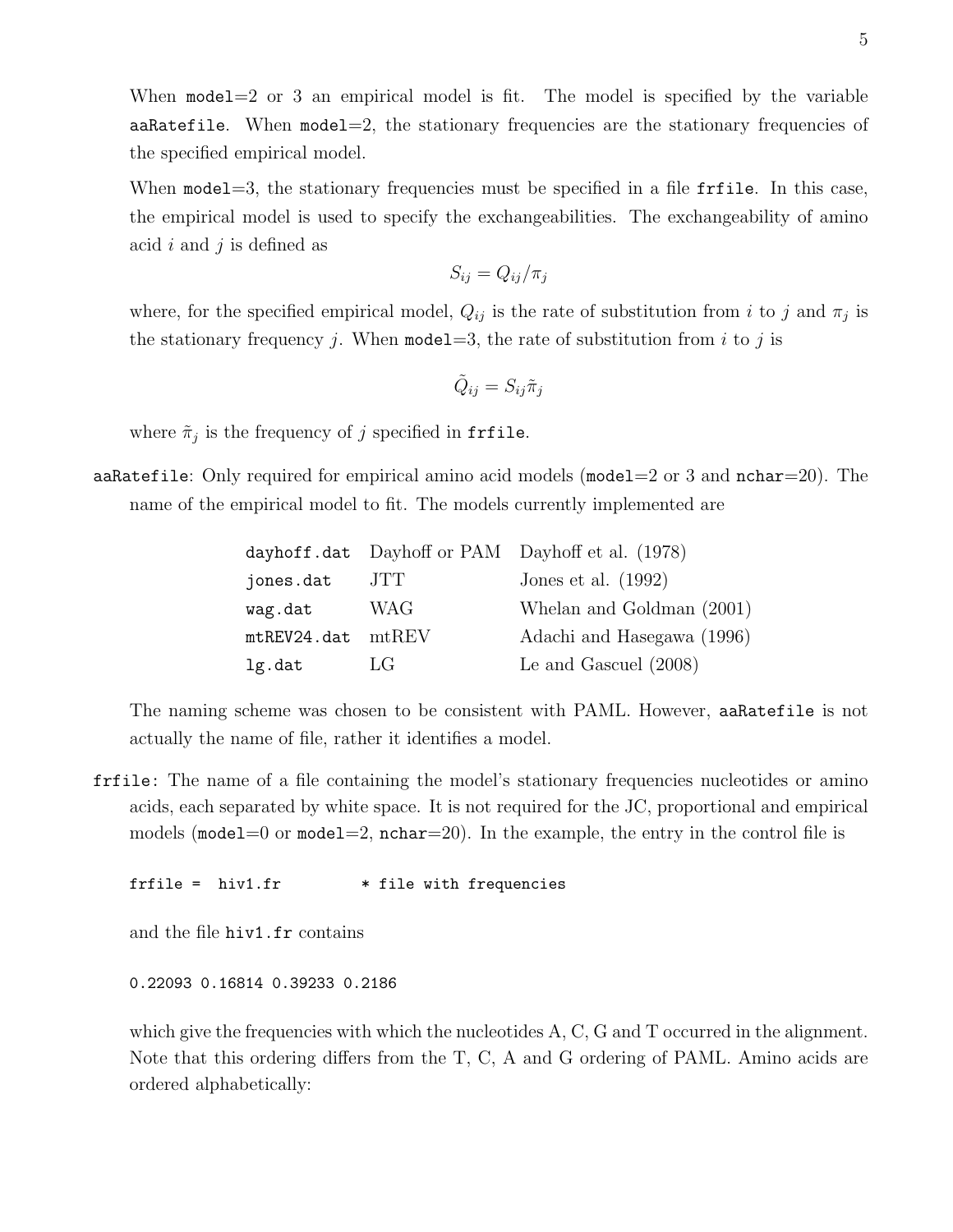alanine, arginine, asparagine, aspartic, cysteine, glutamine, glutamic, glycine, histidine, isoleucine, leucine, lysine, methionine, phenylalanine, proline, serine, threonine, tryptophan, tyrosine, valine

which is the same ordering used by most phylogenetic packages including PAML, PHYLIP and TREE-PUZZLE.

Qfile: Only required for the general time reversible model, GTR or REVaa (model=7, nchar=4 or  $\text{model}=8$ ,  $\text{nchar}=20$ ). The name of a file containing the entries of the rate matrix separated by blanks.

The ordering of nucleotides or amino acids should match the ordering in frfile. In the example, the entry in the control file is

 $Qfile = \quad hiv1.Q \quad * file with rate matrix$ 

and the file hiv1.Q contains the entries

-0.809338 0.1209 0.636418 0.05202 0.2821 -1.323457 0.089596 0.951762 1.142202 0.068915 -1.244881 0.033764 0.092375 0.72433 0.033407 -0.850113

Considering the (3,2) entry, we see that the rate of substitution from G to C is 0.068915.

kappa or ttratio: One of these is required for the F84 and HKY models (model=3 or 4 and nchar=4). A real number giving the  $\kappa$  parameter for the model. The F84 model has a rate matrix proportional to

$$
\begin{bmatrix}\n\cdot & \pi_C & (1 + \kappa/\pi_R)\pi_G & \pi_T \\
\pi_A & \cdot & \pi_G & (1 + \kappa/\pi_Y)\pi_T \\
(1 + \kappa/\pi_R)\pi_A & \pi_C & \cdot & \pi_T \\
\pi_A & (1 + \kappa/\pi_Y)\pi_C & \pi_G & \cdot\n\end{bmatrix}
$$

where  $\pi_R = \pi_A + \pi_G$  and  $\pi_Y = \pi_C + \pi_T$ . The HKY model has a rate matrix proportional to

$$
\begin{bmatrix}\n\cdot & \pi_C & \kappa \pi_G & \pi_T \\
\pi_A & \cdot & \pi_G & \kappa \pi_T \\
\kappa \pi_A & \pi_C & \cdot & \pi_T \\
\pi_A & \kappa \pi_C & \pi_G & \cdot\n\end{bmatrix}
$$

The transition-transversion ratio (territories) is related to the  $\kappa$  parameter in the F84 model through

$$
R = \kappa \times \frac{\pi_A \pi_G / \pi_R + \pi_C \pi_T / \pi_Y}{\pi_R \pi_Y} + \frac{\pi_A \pi_G + \pi_C \pi_T}{\pi_R \pi_Y}
$$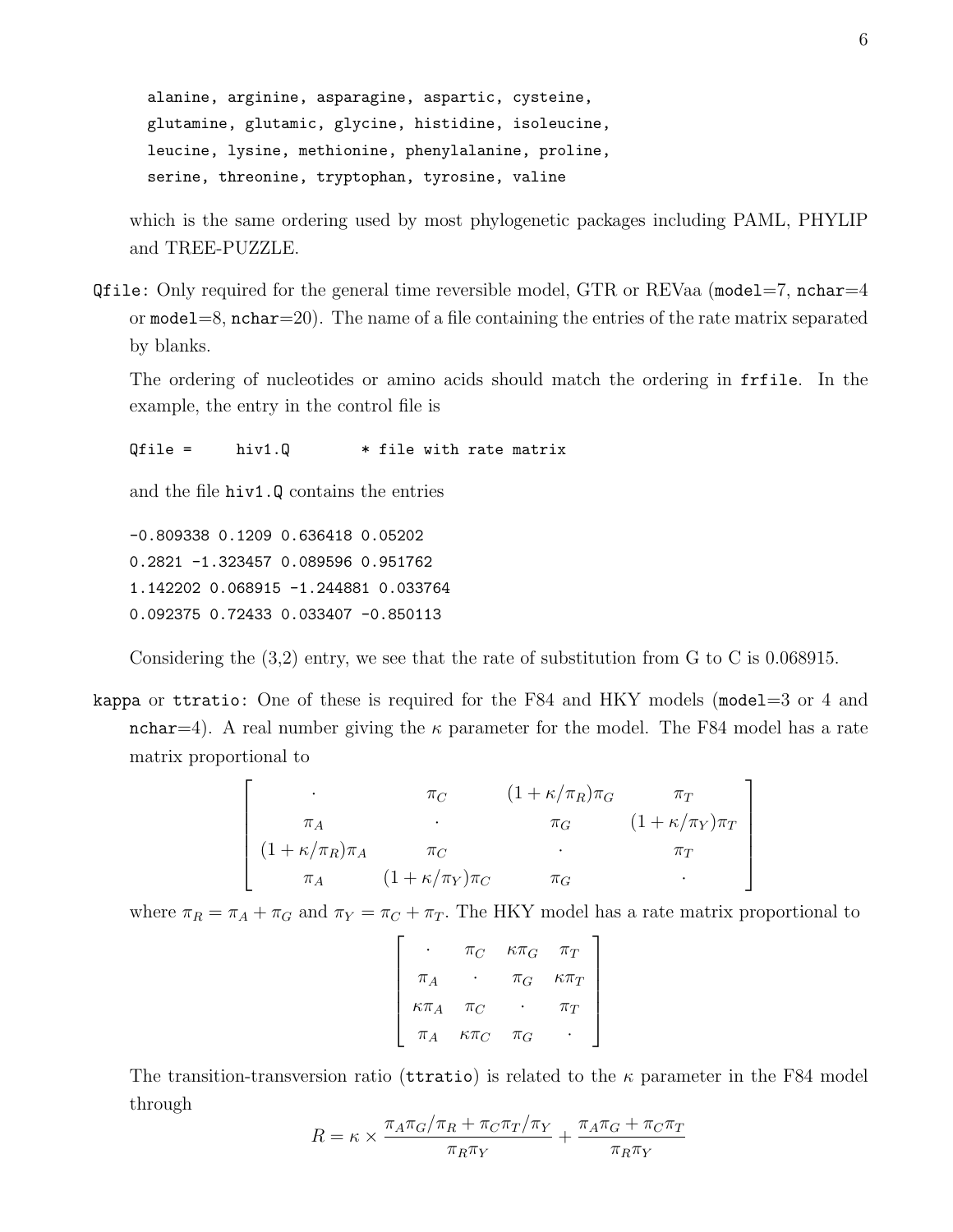where  $\pi_R = \pi_A + \pi_G$  and  $\pi_Y = \pi_C + \pi_T$ . For the HKY model the relationship is

$$
R = \kappa \times \frac{\pi_A \pi_G + \pi_C \pi_T}{\pi_R \pi_Y}
$$

- alpha: Only required if a gamma rates-across-sites model (Yang 1994) is desired. A real value giving the shape parameter of the gamma distribution.
- ncatG: Only used if a discrete gamma rates-across-sites model was fit. Optionally, an integer giving the number of categories to use in the discrete approximation. The default is 4. The discrete gamma approximation used is the same as the default of PAML 4.2; the representative rate is the conditional mean for the class.
- nrate: Optionally used to specify the number of rate classes in an arbitrary discrete rates-acrosssites model. The variable is not used if alpha is set. If alpha is not set the default is to fit an equal rates model.
- ratefile: Only used if alpha is not set and nrate > 1. The name of a file with rates and weights for the arbitrary discrete rates-across-sites model. Each line should give a rate followed by a corresponding weight. For example, the file
	- 0.00026 0.25 0.02369 0.25 0.33291 0.25
	- 3.64313 0.25

indicates a rates-across-sites model with four rates where, for instance, there is a 25% chance that a site will have a rate multiplier 3.64313. This consequently allows for implementations of the discrete gamma rates-across-sites models that give different discrete rates or weights than PAML to the same shape parameter.

tinfo: Optionally one of 0, 1 or 2. The default is 0.

Adjusted bootstrap support uses expected information matrices that can require substantial calculation when either the number of taxa is large or amino acid data is considered. Expected information matrices can be approximated through simulation. The value tinfo=0 indicates that calculation should be exact and the value tinfo=1 indicates that simulation should be used for calculation. The value  $\tan\theta=1$  assumes that the program seq-gen is available.

An alternative is to use the observed information matrix. Where the expected information matrix is the expected value of the second derivative matrix of the log likelihood multiplied by -1, the observed information is the actual second derivative matrix of the log likelihood multiplied by -1. Theory indicates that, assuming the generating model is correct, the observed and expected information matrix should be approximately the same with large numbers of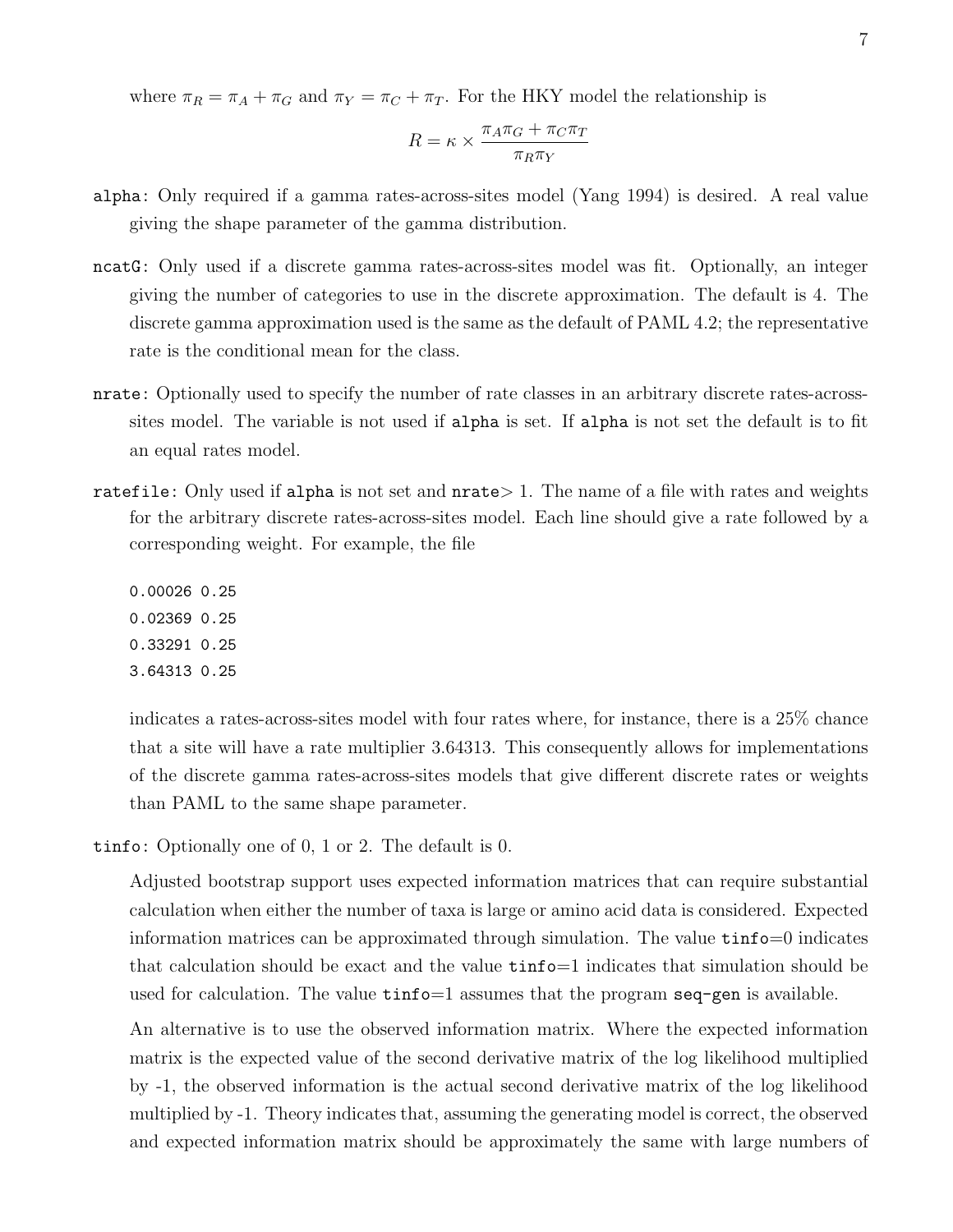sites and the use of either will yield first-order correct adjusted BP values. To use the observed information indicate option tinfo=2. This will allow the original alignment to be read in from the file seqfile. Note that this option could also be used to approximate the expected information matrix using a sequence file simulated from some other routine than seq-gen.

- nsite: Only used if simulation is used to approximate the information matrix  $(tinfo=1)$ . Optionally, the number of sites to use in information matrix simulation. The default is 10,000.
- seqfile: This is the name of a file containing the sequence data that will be used for information matrix calculation when tinfo=2. If this is the sequence data that was used to obtain ML estimates, the information matrix obtained is the observed information.

The file should conform to PHYLIP standards for input with 10 character long names padded by blanks. The names should match the names used in the input treefile. Input can be either interleaved or sequential with one caveat: The lines 2 through  $m + 2$ , where m is the number of taxa, must contain the name of taxa followed by sequence data. For instance the start of a sequence file might be

```
6 3414
Homsa ANLLLLIVPI LI...
Phovi INIISLIIPI LL...
...
but not
6 3414
Homsa
ANLLLLIVPI LI...
Phovi
INIISLIIPI LL...
...
```
which would be allowed under the sequential format by PHYLIP.

- nsim: Optionally, the number of pseudo data sets to simulate. The default is 10,000. The aBPn routine repeatedly simulates trivariate normal variates. Each of these simulations is akin to the simulation of a data set; see Susko (2009a).
- iseed: An integer that will set the seed. Changing this will change the sequence of random generations and can be useful in evaluating the sensitivity of the Monte Carlo portions of the calculations.
- ismle: Optionally, one of 0 or 1. The default is 0. If set to 1, corrections are made for the input tree being the ML tree.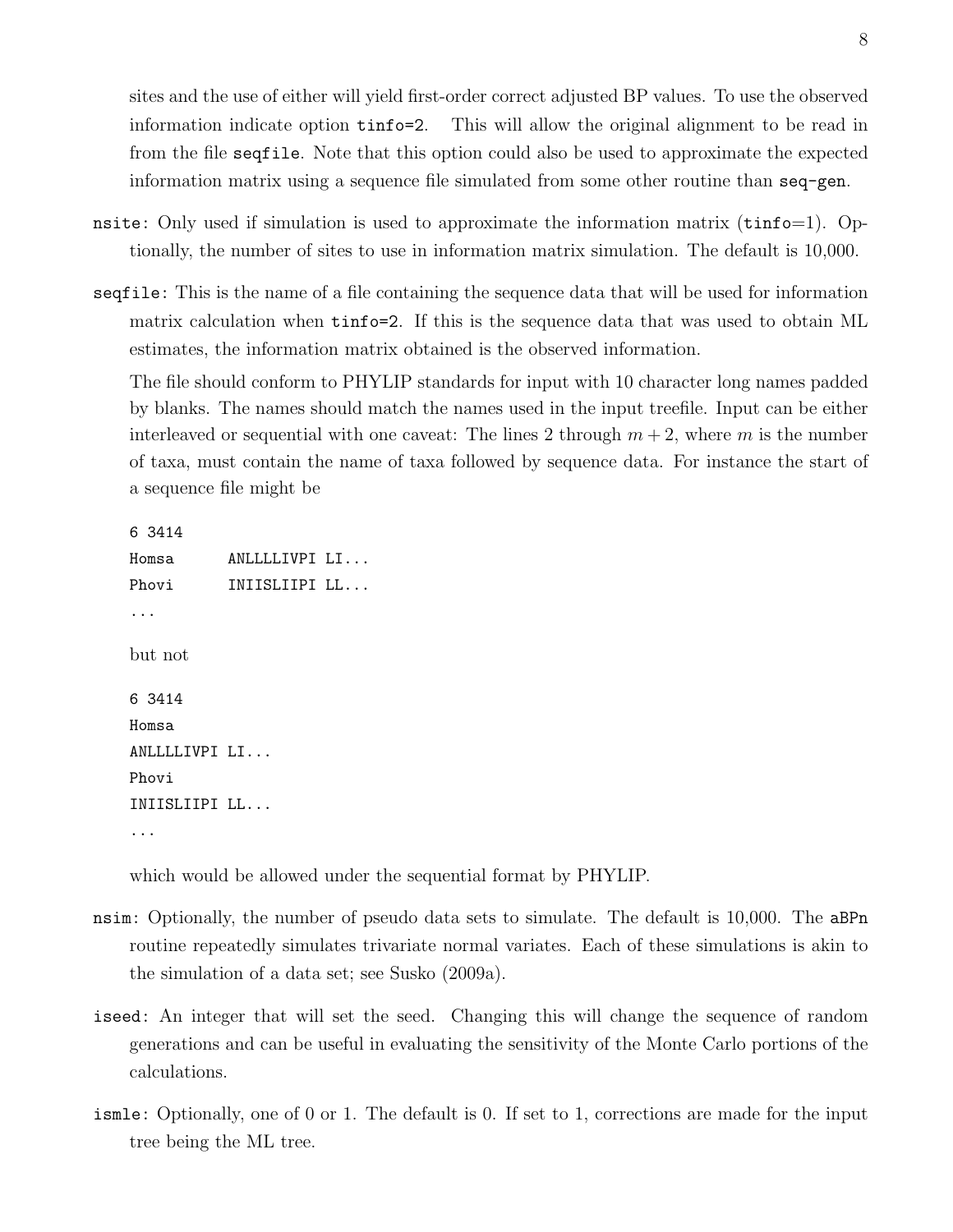### Output

The output is a tree (to the screen or stdout) and is of the same format as the input tree; see treefilename. BP will be replaced by adjusted BP as labels.

In the example, the **type** was 'l' and the treefile contained the tree

```
((BRU:0.032918,NDK:0.03422)100:0.088856,Q23:0.038153,
(U455:0.037855,(90CF11697:0.026739,93TH057:0.021763)100:0.022687)76:0.014752);
```
The output was

(Q23:0.03815,(U455:0.03785,(90CF11697:0.02674,93TH057:0.02176)100:0.02269)90:0.01475, (BRU:0.03292,NDK:0.03422)100:0.08886);

From which we see that the BP of 76% for the split of U455, 90CF11697 and 93TH057 from the rest is adjusted upwards to 90%. Note that, although the trees are the same for both input and output, the Newick representations differ.

## Limitations

Very few reasons for error are output. Analyses should not include identical sequences and very similar sequences can create difficulties. The number of sites should be larger than the number of taxa.

## References

- Adachi, J. and Hasegawa, M. (1996). Model of amino acid substitution in proteins encoded by mitochondrial DNA. J. of Mol. Evol. 42:459–468.
- Dayhoff, M.O., Schwartz, R.M. and Orcutt, B.C. (1978). A model of evolutionary change in proteins. pp 345–352, Atlas of protein sequence and structure. Vol. 5, Suppl. 3. National Biomedical Research Foundation. Washington D.C.
- Felsenstein, J. (2004). PHYLIP Phylogeny Inference Package (version 3.6). Distributed by the author. Department of Genome Sciences, University of Washington, Seattle.
- Felsenstein, J. (1989). PHYLIP Phylogeny Inference Package (version 3.2). Cladistics 5: 164-166.
- Genz A. (2004). Numerical computation of rectangular bivariate and trivariate normal and t probabilities. Statistics and Computing. 14:251–264.
- Jones, D.T., Taylor, W.R., and Thornton, J.M. (1992). The rapid generation of mutation data matrices from protein sequences. CABIOS 8:275–282.